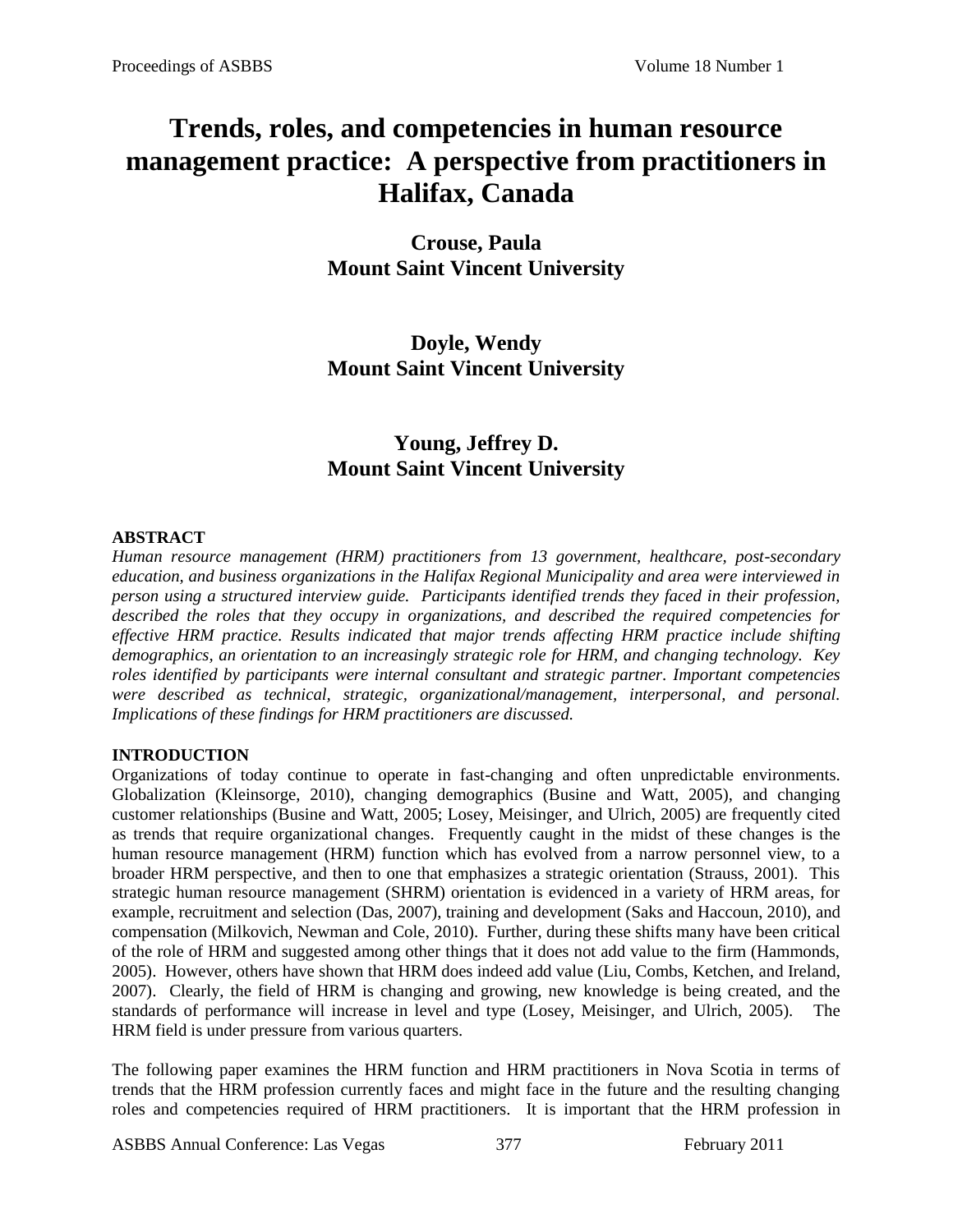Canada be examined because of the current changes (and possible future changes) it faces as well as the demands and constraints that those changes possess. Secondly, it is a relatively large group having more than 40,000 practitioners who make important contributions to organizational effectiveness (Schwind, Das, and Wagar 2007). Lastly, HRM has become increasingly professionalized with about 21,000 practicing professionals in Canada holding the Certified Human Resources Professional (CHRP) designation (Canadian Council of Human Resource Associations 2010).

Initially this paper reviews the literature relevant to trends facing the HRM profession and resulting changing roles and competencies. It then provides a description of the study's methodology, presents findings and discussion, and concludes with implications for the profession and directions for future research.

# **HUMAN RESOURCE MANAGEMENT – TRENDS, ROLES AND COMPETENCIES**

HRM has been affected by a number of trends including globalization, changes in technology, demographics of the workforce, ethical issues and pressures to show that its practitioners add value to the organization.

Globalization has resulted in specific challenges to HRM including how to enhance global business strategy, how to align HRM with business strategy, how to design and lead change, how to build global corporate culture (Mendenhall, Black, Jensen, and Gregersen, 2003) and how to develop leaders (Mendenhall, et al., 2003; Prince, 2008). Further, organizations must compete for talent globally (Losey, Meisinger, and Ulrich, 2005).

Changes in technology have affected how traditional HRM activities are managed. For example, payroll and information systems can be more effectively and efficiently handled through better technology (Adler, 2003). As well, the use of web recruiting and e-learning has grown tremendously (Frank and Taylor, 2004). This increased use of technology and speed is evidenced by the greater usage of technological learning opportunities such as online journaling (Cyboran, 2005), podcasts (Gronstedt, 2007), blogs (Gronstedt, 2007; Karrer, 2007), wikis (Laff, 2007) as well as web discussions (Hulkari and Mahlamäki-Kultan, 2008) and online simulations (Slotte and Herbert, 2008).

Changing demographic trends, for example, worker retirement and reduced population growth, are causing labour shortages for firms (Bohara, 2007), and they might well face difficulty in recruiting, retaining and engaging employees (Frank and Taylor, 2004; Jamrog, 2004; Jensen, 2005). Talent management is thus a very important process (Frank and Taylor, 2004). For example, various generational groups in the workforce have different preferences for benefits, and tailored benefit plans can be used to attract and retain talent (Clark, 2007). Further, succession management has become a crucial issue because proper succession management can help to develop and retain good people (Busine and Watt, 2005). This is particularly so for organizational leaders; however, only about 55% of organizations have a succession plan in place, and of these, about one-third have not been particularly effective in their succession management activities (Bernthal and Wellins, 2006). Further, being able to deal with many diverse groups as employees and customers is required (Bohara, 2007). HRM managers must be able to source and recognize "diverse and nontraditional talent" especially in a global and increasingly diverse environment. Indeed, managing takeovers and acquisitions and the required integration of people and systems is a major challenge (Adler, 2003, p. 29).

Ethical issues have increased for managers and organizations, and reputation can help or hurt a firm's recruitment and retention (Vickers, 2005). Changes in laws mean that HRM practitioners must work to keep up (Adler, 2003) and talent must be treated fairly (Frank and Taylor, 2004).

HRM practitioners are under pressure to show how they add value to the firm (Adler, 2003). Some suggest that this can occur through increased employee abilities and increased organizational capabilities

ASBBS Annual Conference: Las Vegas 378 February 2011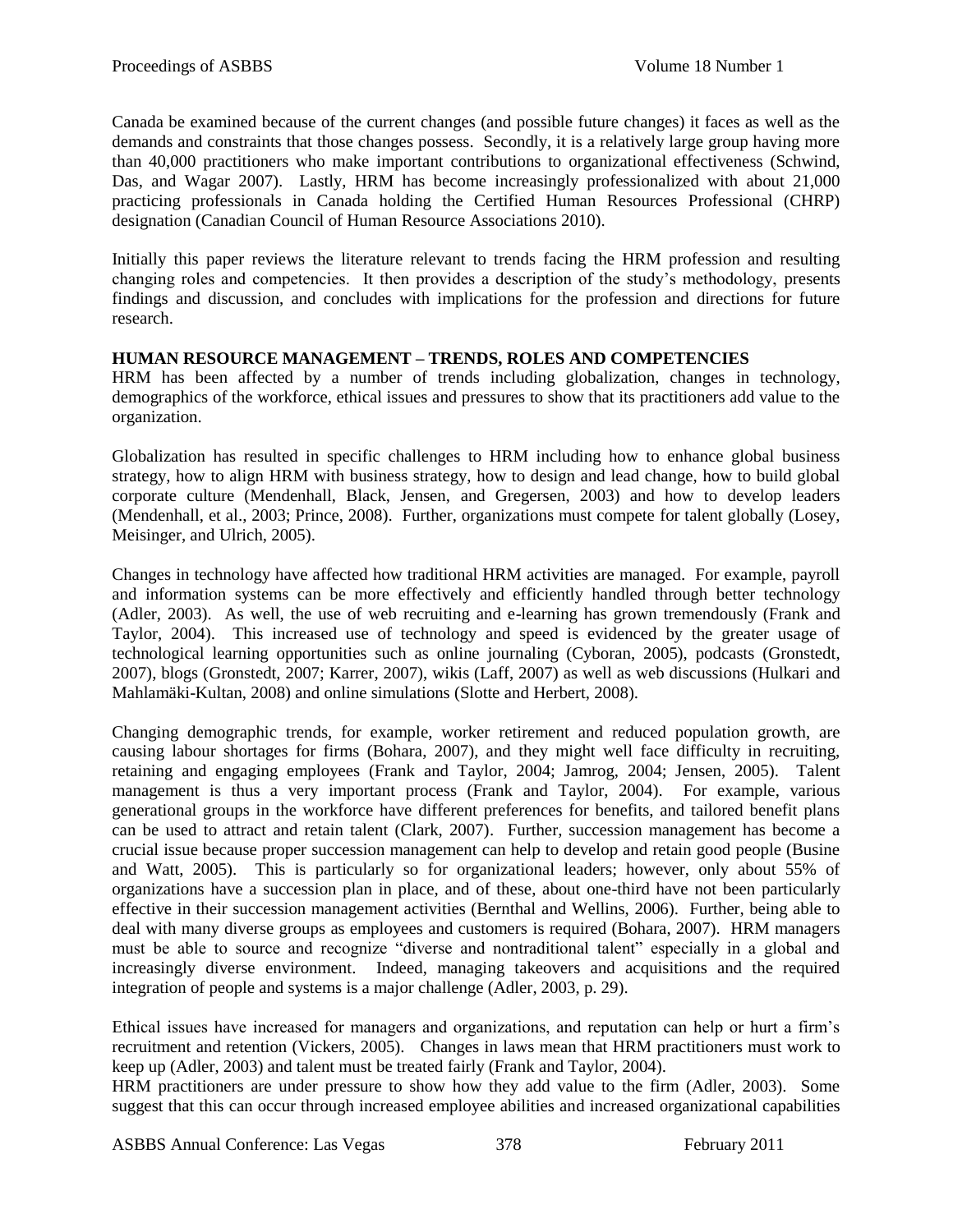(Losey, Meisinger, and Ulrich, 2005). However, traditional HRM activities such as recruiting and career planning are devolving to line managers (Perry and Kulik, 2008), and the impact of HRM is increased for those HRM managers who collaborate with line managers (Losey, Meisinger, and Ulrich, 2005). Further, outsourcing of HRM activities has become a major trend in businesses (Adler, 2003; Cooke, Shen, and McBride, 2005), and it has also increased in the public sector (Davidson, 2005).

To assess trends faced by HRM practitioners, they were asked two sets of questions:

- 1. Have general business and/or organizational trends from the 1990s to the early 2000s affected your practice of HRM? What are these? How are they affecting your professional practice?
- 2. Are there any new trends that are emerging that affect your HRM practice? If so, what are these? How will they affect your HRM practice?

As trends have emerged, HRM professionals have been expected to occupy new roles, and some have suggested that the former functional HRM role has been supplanted by a more strategic role which requires new competencies (Lipiec, 2001; Ulrich, Brockbank, Johnson, and Younger, 2007). Many new or enhanced roles for HRM practitioners have been described by numerous writers, and although many of these roles overlap, there are some that do stand out. For example, one key role for practitioners seems to be that of "change manager", learning to better assist organizational managers to deal with change (Jensen, 2005; Rynes, 2004; Ulrich et al., 2007). Also, HRM practitioners must begin to act as a "business ally" (Ulrich et al., 2007) by taking roles as "strategist" and continuing to show how HRM adds value to the organization (Jensen, 2005; Losey, Meisinger, and Ulrich, 2005; May, Sherlock, and Mabry, 2003). Thus HRM practitioners must become competent in the use of ROI tools, develop skills in influencing others (especially key decisions makers), show how meeting the needs of diverse firm stakeholders adds value, and create an action plan that prioritizes those needs (May, Sherlock, and Mabry, 2003).

HRM has a role to play as "talent and succession managers" by providing professional and technical expertise (Busine and Watt, 2005; Jensen, 2005; Vickers, 2005), but they must also ensure that senior managers are active in managing this process (Busine and Watt, 2005). Again their roles and competencies as influencers are important.

HRM's roles have shifted from "training suppliers" to "learning managers" (Nijof, 2004; Sambrook and Stewart, 2000). For example, some have discussed the demand for the increased speed of learning and the associated increased demand for just-in-time (JIT) learning and its associated implications for HRM (Brandenburg and Ellinger, 2003). These include using available technology while maintaining a social touch in learning, becoming more proactive and adopting roles that are facilitative and supportive, and using JIT learning to get knowledge to the right people at the right time.

HRM practitioners must also act as "ethics champions" (Losey, Meisinger, and Ulrich, 2005) by helping to develop the right ethical culture and showing employees through open-door policies or 1-800 support lines that they have options if ethical issues arise (Vickers, 2004). In addition, HRM practitioners must be "integrators", bringing other people and processes together and "collaborators" working closely with others (Losey, Meisinger, and Ulrich, 2005). They must also act as "employee champions" (Losey, Meisinger, and Ulrich, 2005) in part by serving as managers of diversity as well as creating cultures that facilitate employee loyalty and engagement (Jensen, 2005).

Clearly, HRM practitioners have, or should have, come a long way from keeping records and managing payroll systems. Their jobs now require serving many new and different roles from the past, and these roles require development of current competencies or the acquisition of new ones. Many of these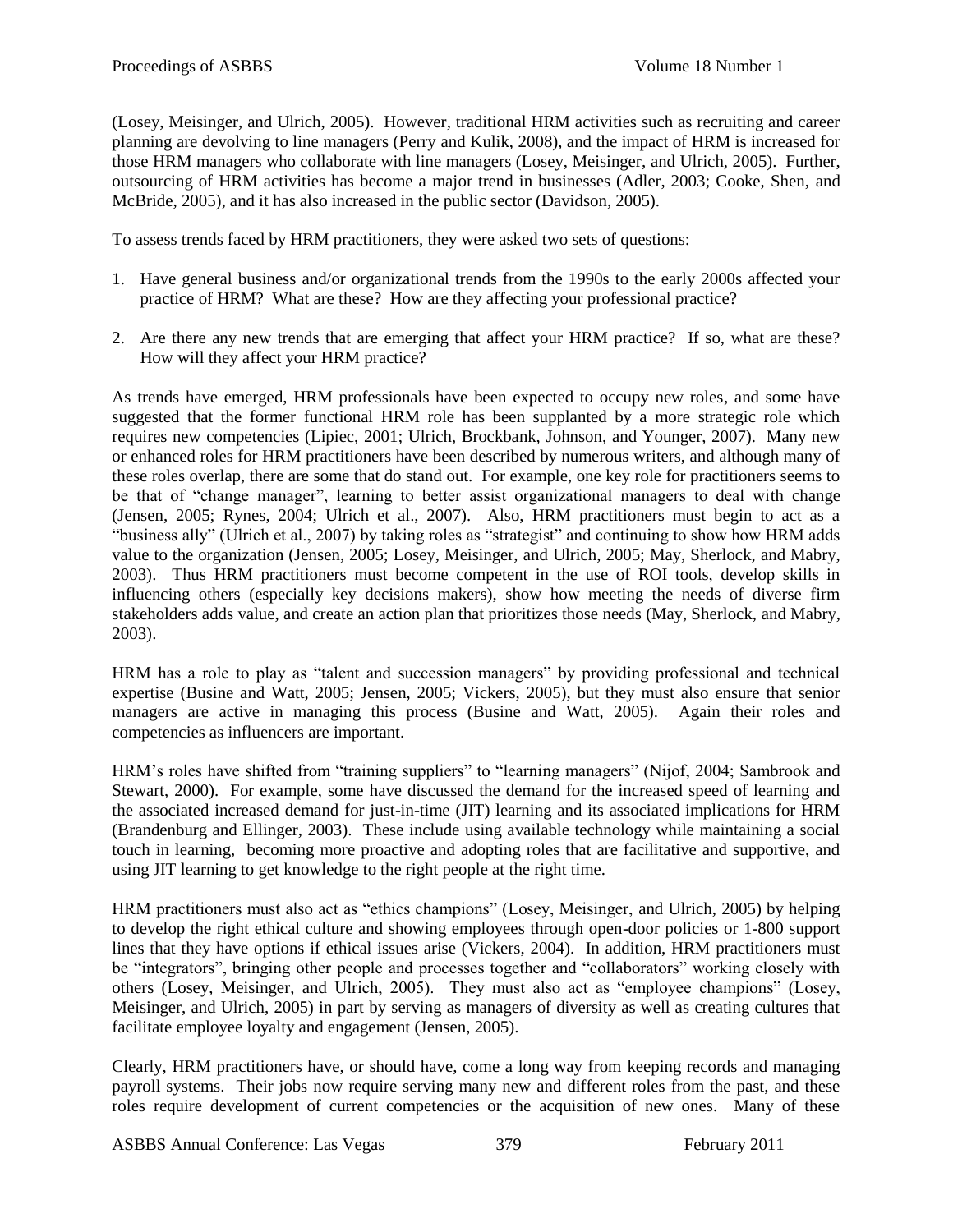competencies revolve around hard-core business competencies, but others also require a firm ground in areas such as communication, coaching, influencing, and understanding others among other competencies.

To assess roles and competencies HRM practitioners were asked three sets of questions:

- 1. What are the key roles that you as an HRM practitioner occupy in 2008?
- 2. What are the key competencies that are required by you to operate within these roles? Do you believe that you possess these competencies?
- 3. Are there any shifts in roles and competencies that you anticipate in the next one to five years?

# **METHODOLOGY**

The methodology used in this study was qualitative and exploratory in nature and was intended to examine a number of case studies based in part on procedures outlined in Lofland and Lofland (1984). For example, these were direct, face-to-face encounters that provided rich detail. The case study approach was appropriate because 1) it answered questions such as "what," "how," and "why" regarding workplace learning, 2) the investigators had little or no control over events within the sites to be studied, and 3) events in a real-life context were under study (Yin, 1984).

The study's findings are based on in-depth interviews with 13 HRM managers in a variety of organizational contexts in the Halifax Regional Municipality (a major government, retail, industrial, military, university and health-care center in the Atlantic provinces of Canada). Organizations were selected from several sources: the Halifax Chamber of Commerce Business Directory, the local telephone directory, various websites, and assorted media reports. The intent of the authors was to increase the variation of the sample, and thus participation was sought from HR managers in organizations from various sectors such as government, military, health care, and business, to name a few.

In total 20 letters were sent between July 2008 and September 2008 to human resource managers at these organizations explaining the study and inviting them to participate. Ultimately these managers were contacted by telephone by the researchers to determine their willingness to participate. At that point an interview was arranged for a mutually convenient time and place for those who agreed to participate in the study.

A pre-test of the interview guide resulted in minor revisions to improve clarity. Interviews were then completed using an interview guide consisting of open-ended and closed-ended questions to determine selected demographic and organization information as well as issues related to trends impacting the profession and shifts in professional roles and competencies. Interviews took approximately 60 minutes, were tape-recorded and were transcribed verbatim. The interviews were then coded and analyzed on a qualitative basis.

# **PARTICIPANTS AND THEIR ORGANIZATIONS**

The managers who participated in this study represented a diverse group across quite different organizations. Participants are identified by number to protect their identities, and participants and their organizations are briefly described below:

Participant 1 is a female Director of Human Resources at a post-secondary educational institution with approximately 500 full-time employees. This director is a generalist with 20 years of full-time work experience in the field of HRM. She holds a BA, BEd, MBA, and CHRP.

Participant 2 is a female Human Resource Manager at a health-care facility with approximately 1,000 full-time and part-time employees. This manager is a combined generalist and specialist (recruitment and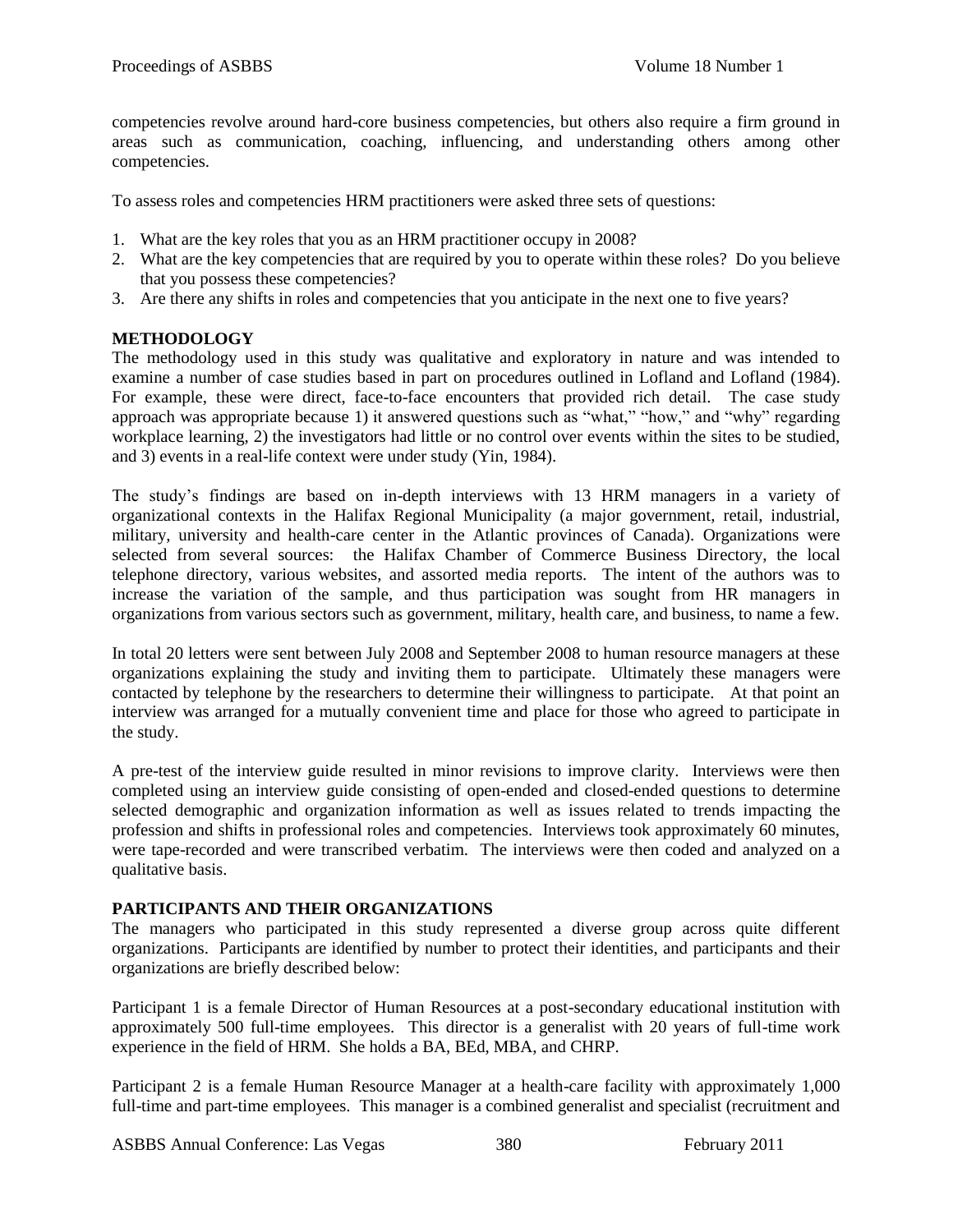labour issues) with six years of full-time work experience in the field of HRM. She holds a Certificate in Adult Education and several professional credentials including Professional Recruiter, IPM, and Psychometrics Professional Assessor.

Participant 3 is a female Human Resource Director in a federal government department with 44,000 fulltime employees. This director is a combined generalist and specialist (advising senior managers on all HRM areas) with four years of full-time work experience in the field of HRM. She holds an undergraduate degree and a professional accounting designation.

Participant 4 is a female Senior Vice-President of Human Resources in a diversified group of companies with 3,500 employees. This vice-president has a BA and an MBA and has worked in management and HRM for 25 years.

Participant 5 is a female Director of Employee Services in a post-secondary educational institution with 1,700 employees. This director has a BA, a Certificate in Personnel Management and a Certificate in Human Resources Management and 20 years' experience in HRM.

Participant 6 is a female Senior Director, Human Resources in a high-tech consulting firm with 600 employees in Canada and 1,400 worldwide. This director is a generalist, has a CHRP and has 15 years' experience in HRM.

Participant 7 is a female Vice President, Human Resources in a firm in the energy business with approximately 2,600 employees. This director is a generalist/specialist (labour relations) who holds a BA, LLB, MBA and a CHRP designation. She has 16 years' experience in HRM.

Participant 8 is an HRM manager with a high-tech firm that has more than 500 employees in Atlantic Canada. She is a generalist/specialist with a college diploma and 12 years' experience in HRM.

Participant 9 is a male HRM generalist in a professional services firm with 1,500 employees. He holds a BBA and several professional certificates and has 25 years' experience in HRM.

Participant 10 is a male generalist/specialist (labour relations) in a communications/information technology firm with more than 9,000 employees. He holds a BBA and several professional credentials and diplomas and has more than 10 years' experience in HRM.

Participant 11 is a female generalist in a professional services firm with 7,000 employees. She holds a PCP designation and has 15 years' experience in HRM.

Participant 12 is a female generalist in a professional services firm with 120 employees. She has a BComm, a certificate in HRM and 20 years of experience in HRM.

Participant 13 is a female HR generalist in a firm in the tourism and hospitality industry with approximately 1,200 employees. She holds a BComm and an HR certificate and has three years' experience in HRM.

#### **FINDINGS**

The first questions asked, "Have general business and/or organizational trends from the 1990s to the early 2000s affected your practice of HRM? What are these? How are they affecting your professional practice?‖ Demographics, strategic roles, and changes in technology have been important trends, and these have created changes in how HRM practitioners deal with aging populations and different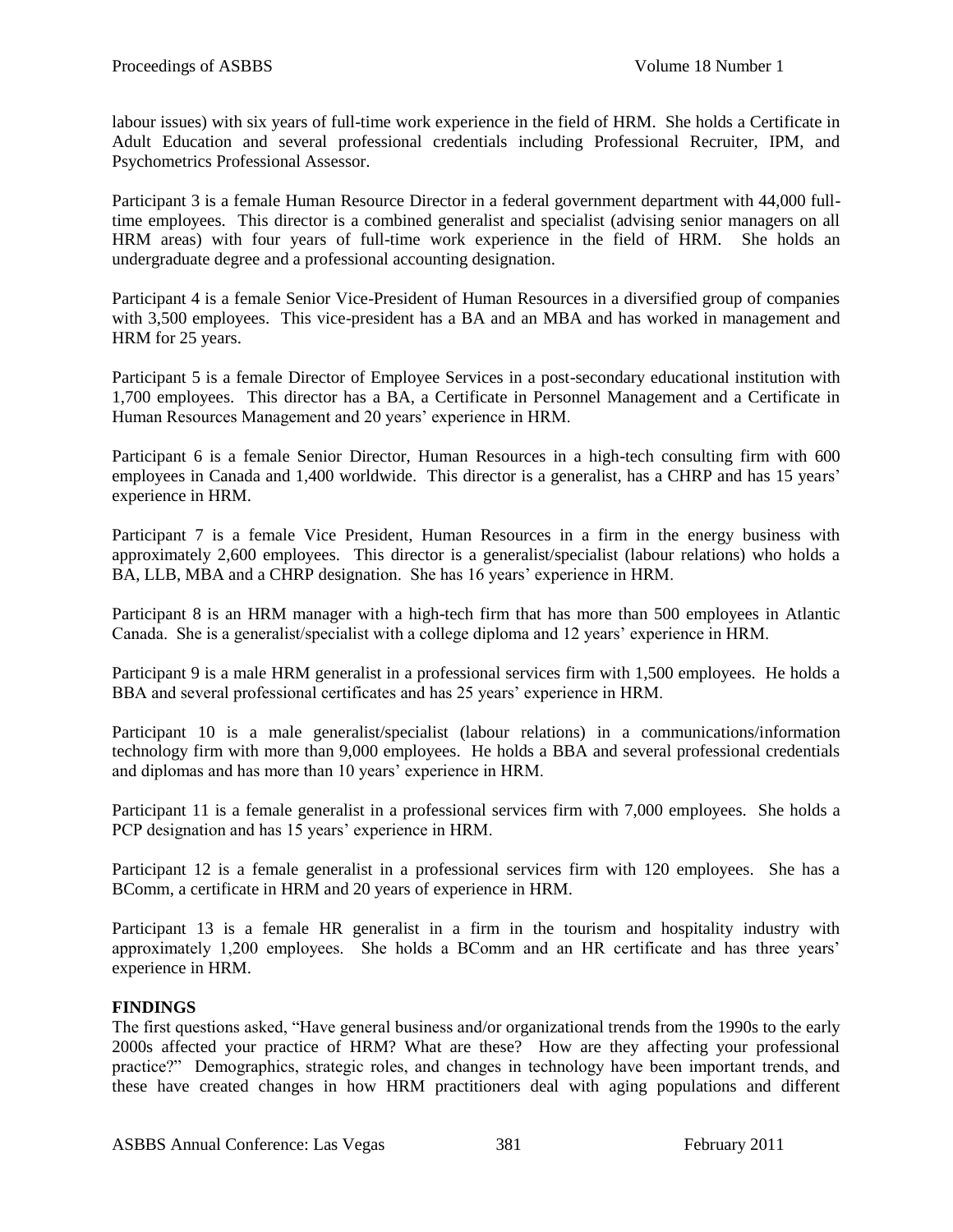demographic groups. They have also had to adopt more strategic roles in their organizations and make use of changing technology, for example, with recruiting and training strategies.

Demographics were mentioned by eight of 13 participants (62%) as a trend that has influenced HRM practice in several ways. For example, Participant 3 suggested that the aging population has resulted in increased benefits costs as well as the development of various programs such as those related to disability management, mental health and wellness issues in the workplace, and succession planning. The aging workface (and associated early and normal retirements) has also resulted in managers moving through the ranks more quickly than in years previous. Consequently, HRM must help provide more coaching and mentoring for these managers. For others, such as Participant 12, "accommodating retirement issues" must be addressed.

Changing demographics have also resulted in labour shortages for some firms and for some practitioners has led to different ways of recruiting and retaining the workforce. Participant 6 believed that fewer graduates were available for her firm to recruit and "groom" and that demographics had changed, which affected recruitment. "How do we stay on top of what's driving the people who want to work for us?" Participant 9 indicated that, "We've put a large number of programs and policies in place to focus on retention." Others such as Participant 10 said, "Now we're measuring engagement because engagement's a higher level of requirement that just satisfaction."

The changes in demographics have also resulted in changing expectations, and according to Participant 3, younger hires are more demanding than their predecessors—they want more money when they start and they are not afraid to ask for time off. However, responses to different demands from different groups are limited because of a high rate of unionization and associated collective agreements, which clearly delineate pay rates and other benefits. Others, for example, Participant 7, felt that new generations had different expectations of their supervisors.

A second trend was that of the increasing strategic role that HRM has begun to play in organizations, a factor identified by seven of 13 (54%) of respondents. Participant 1 indicated that the biggest trend has been the positioning of HRM as a strategic partner: "...others have realized HR is not just paper clearing, record-keeping ..." Participant 2 held a similar view, suggesting "at one time Human Resources was probably more of a processing department, it wasn't part of the whole business of the organization. I think it's becoming much more part of the business of the organization … we're part of that whole senior management group and making decisions for the organization." HRM is now much more strategic in orientation, and this strategic shift is encapsulated by Participant 5 who said that, "Everything we do is built on, dependent on, and linked to our strategy… I can remember when HR used to be the personnel police and … it is now being a strategic partner … we need to enable employees to be more independent and self sufficient …running reports that enable decision making." This strategic view was echoed by Participant 8 who stated that, "You'd never have a strategy meeting without your director of finance present, but it was OK not to have the director of HR there. Now what I see is that if there's a strategy meeting, HR is there as well." Further, Participant 11 said, "A few years ago, HR was very much a support; now HR is expected 'to be at the table.' We've had to force it a bit. They're realizing that without good talent and the people to get them the right talent and keep it, they're not going to succeed."

Technology changes have also had an impact on HRM practice according to five of the 13 participants (38%). For Participant 1 technology has changed what is required of people in their jobs and then creates a need for more and more training as technology continues to develop. Participant 10 saw training changing as a result of technology: "Webinars, online learning and combination conference calls are all available. These change the makeup of training. It's a lot more self-paced training. It used to be a perk, but it isn't when you don't go away for a course, but do it at your desk." On the other hand, Participant 3 suggested that HRM had driven changes in technology because these changes helped HRM achieve its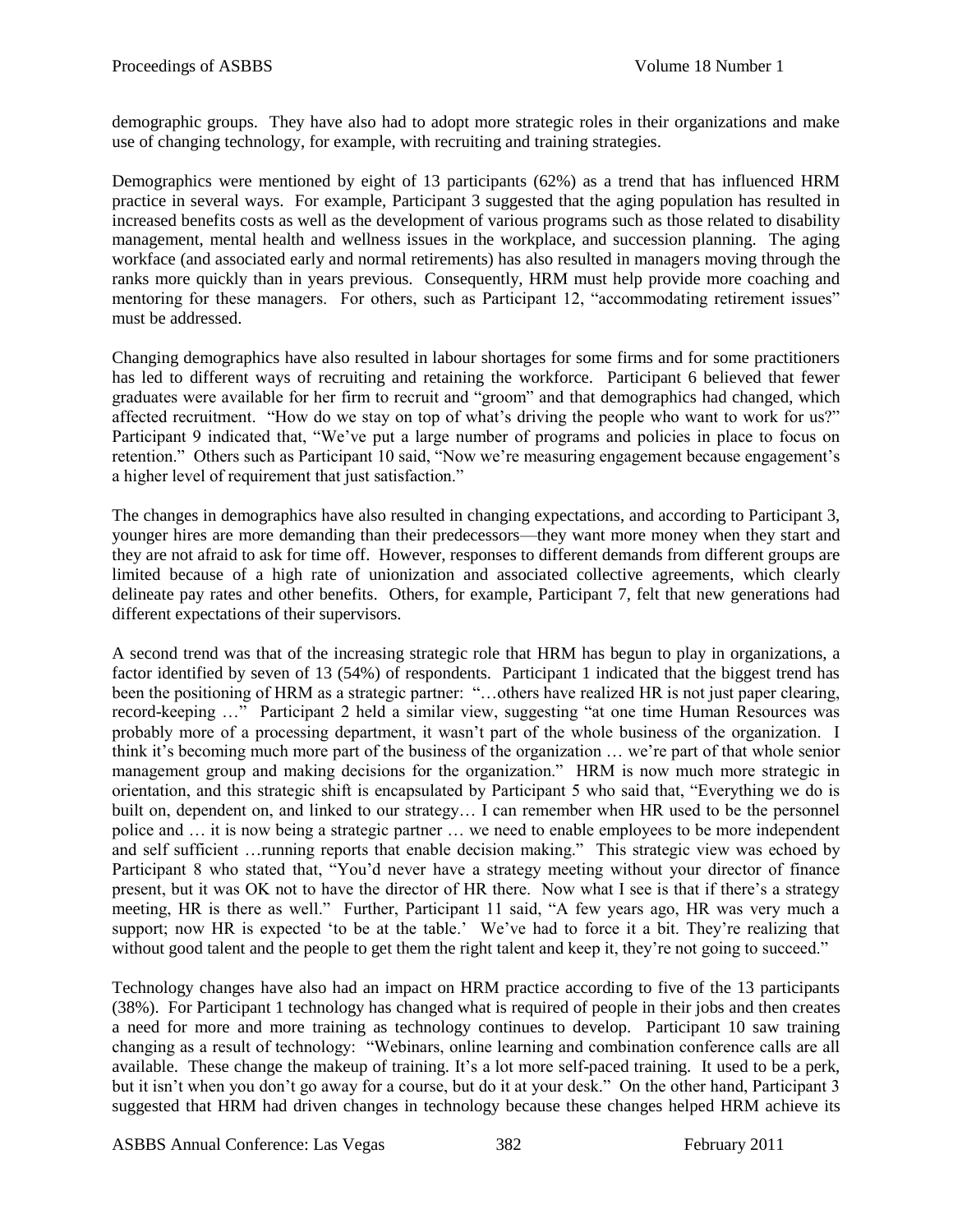goals of providing consulting and coaching to managers through having technology handle more of the transactions processing. For Participant 8 changes in technology permitted the streamlining of a lot of transactional work which "elevates the profile of HR practitioners." Further, Participant 4 and Participant 5 indicated that enhanced technology had been brought in to make the organization more competitive with its recruiting.

Other participants indicated trends such as increased outsourcing, greater focus on productivity and performance management as well as employment equity issues such as experiencing challenges getting various groups represented at senior levels.

The second question asked, "Are there any new trends that are emerging that affect your HRM practice? If so, what are these? How will they affect your HRM practice?" Changing technology was mentioned by 7 of 13 participants (54%), demographics by 6 (46%), and the economy by 3 (23%). Other trends identified were changing legal requirements, performance management, focus on personal development, a shrinking labour force, flexible scheduling, and succession planning. These changes will require HRM practitioners to better integrate technology into their practice, to continue to develop strategies to respond to the differing wants and needs of a variety of demographic groups in the workplace, and to work under increasingly tighter economic conditions.

Technology continues to be a trend that affects HRM practice, although not all practitioners are experiencing the same effects. For example, Participant 9 said that "technology has affected the payroll function, which is partly outsourced" and Participant 10 felt that "everything is online – management processes, succession planning, skill tracking, interim reviews.‖ Participant 11 indicated that the "Internet is changing our environment  $\ldots$  you may not have an office with 200 people; they may be all over the globe working out of our office so you have to be able to stay connected." Participant 12 said that "work has changed ... all positions have an IT component to them." The challenge is to integrate technology into the workplace. Participant 13 said that her firm no longer puts job ads in the newspaper; her firm uses the Internet for recruiting.

Demographics also continue to be a trend of some importance to HRM practitioners because the different generational groups appear to be seeking different things through their work. Participant 1 identified generational differences as a current trend because the different groups—Boomers, Xs, Ys—all want different things. "People don't stay forever," and her organization is experiencing more turnover recently. Exit interviews suggest that some people, many younger people, leave their jobs for no particular reason (e.g., not going elsewhere for higher salary). Many younger people are leaving simply because they don't see themselves committing for 20 years. How do we keep them satisfied?

Participant 2 felt that changing demographics would require her organization to adapt to recruit people from new demographic groups. HRM and others must change their attitudes toward the workforce coming in. She felt that "incentives for young people and much more flexibility" were required because ―they're not like the Boomers who work weekends and night.‖ Participant 3 also felt the impact of changing demographics. She indicated that preparing younger workers, who lack the experience of their predecessors, to deal with difficult situations was an issue: "They haven't been through the school of hard knocks kind of thing where you sort of learn things just by doing over time, so it's how we prepare those people so that, you know, when they are dealing with their difficult circumstance … those kinds of skills in the organization." Participant 4 identified three broad groups of people in her firm: older senior managers, middle-aged managers, and young, new entrants. She has seen an extreme difference in attitude across the groups, largely in terms of work ethic. For example, "I mean if they decide (younger workers) that they want to stay at home for whatever reason that should be acceptable and then if you convey that reason the person stated on to the senior management, they can't comprehend it at all." Participant 5 felt that the emergence of many different types of generations in the workplace at one time

ASBBS Annual Conference: Las Vegas 383 February 2011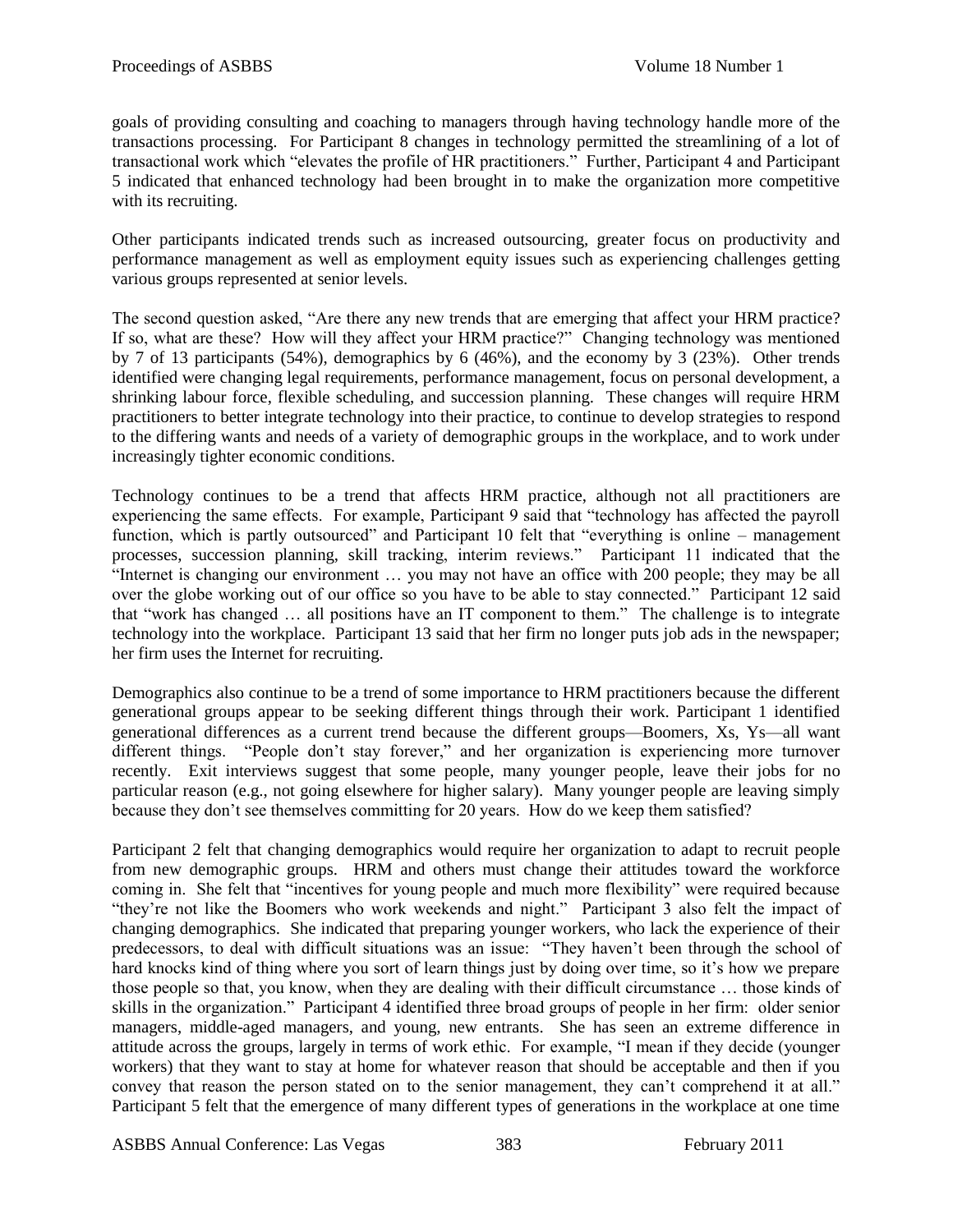was forcing her organization to change its definition of diversity and how that impacts on recruitment, retention, and engagement. These views are emphasized by Participant 8 who felt that "we are in a time" when we have four to five generations working in the same workplace ... there are some challenges around what makes a baby-boomer tick does not make a Gen-Xer tick." Participant 11 said, "The mix of generations ... we need to find out what they want and give the options instead of saying 'this is the only way it will be'." Changing demographics are causing HRM practitioners to be responsive and creative in dealing with people from different generational groups.

The economy was a trend that was problematic for some HRM practitioners, and Participant 9 exemplified this view: "Well, the only trend really at the moment that we're concerned about is a recession ..." The impacts of the economy were made clear by Participant 7 who said, "The economy was an upcoming trend as it affects recruitment. It's easier to get people if the economy isn't doing as well." Further, Participant 13 felt that in a tough economy there is more retrenching and redesigning of jobs, but the firm is "not putting money into training."

Other trends that were affecting HRM practice were the acquisition of broader knowledge (Participant 2) and the need to develop disability, mental health and wellness programs; and succession plans (Participant 3 and Participant 6). Participant 6 also identified work-life balance and wellness initiatives. Participant 7 identified immigration, executive compensation, transparency and pension plan management as key trends. A shrinking labour force was problematic for Participant 8, and flexibility of schedules, employee surveys, performance management, and a focus on learning rather than training were important trends for Participant 10. However, for Participant 12 a duty to accommodate is a trend given the aging workforce and increased numbers of mental-health issues in the workforce. There was also a trend toward increased demand for HRM reports in her firm. These emerging trends are now requiring HRM people to focus on a broad variety of issues as well as the key ones faced by most practitioners.

The third question asked, "What are the key roles that you as an HRM practitioner occupy in 2008?" The key roles identified were internal consultant and strategic partner.

All 13 participants occupied a variety of roles and were engaged in dealing with standard types of issues such as performance management issues, discipline, HRM planning, recruiting and training and development. However, the one role that emerged very clearly was that of internal consultant. These HRM practitioners provided advice and guidance on a range of issues to managers for decision making. Twelve (92%) of the 13 saw their role as strategic, and as Participant 1 indicated, her job is to "feed into the executive management group ... being a business partner." Participant 5 echoed this sentiment and said, "serving on different committees, working with executives and senior leaders around their strategies and what we can do to help support them." Participant 12 indicated that her "primary role is advisor to manager."

The fourth question asked, "What are the key competencies that are required by you to operate within these roles?‖ Competencies that were identified by all 13 participants were numerous but can be categorized as technical, strategic, organizational management, interpersonal, and personal.

Technical HR skills—being technically competent and well rounded, that is, knowledgeable about many issues such as labour relations, wrongful dismissal, succession planning, competency assessment, reward and recognition programs, benefits and pension issues—were seen as being important by nine (69%) of the 13 participants. Indeed, Participant 2 summed up the need for technical skills quite well by saying, "being able to interpret collective agreements, always being prepared to go to court ... How's that going to be perceived in court?" This view was also reflected by Participant 8 who felt that "understanding HR practices and law" were key competencies. Participant 12 believed that HR practitioners "must be up to date in the HR field ... as well as the client's work environment."

ASBBS Annual Conference: Las Vegas 384 February 2011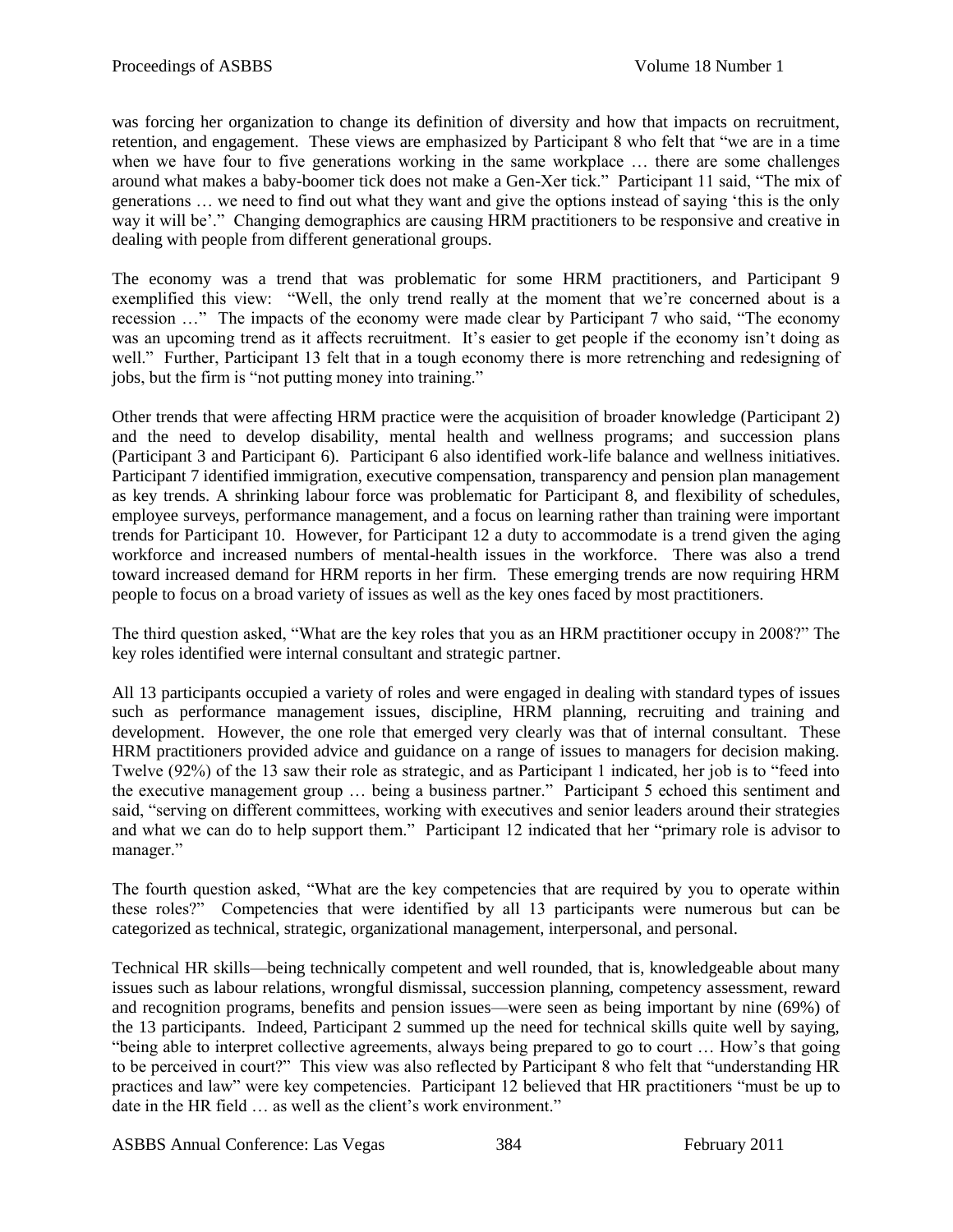Strategic skills—knowing the business and industry in which they operated and having analytical skills were mentioned by nine (69%) of the participants. For example, Participant 3 said being able to "translate the vision into operational activity" was important, and in a related vein was the notion of managing change. As Participant 6 said, a key competency is the ability to "move through the changing landscape quickly." Participant 8 said, "You need to understand the business you're working in," and Participant 9 added, "You also have to really understand the business ... what are the drivers and how you can actually add value to the managers."

Organizational/management skills—being able to work under pressure, having strong leadership skills, establishing priorities, having project management skills, and possessing strong investigation skills were noted. Participant 7 suggested that leadership skills such as being "an advocate for HR" were required.

Interpersonal skills—being able to deal with diverse individuals and teams, facilitating, negotiating, influencing, knowing who to ask, coaching, and communicating—were identified.

Participant 7 suggested that "building partnerships" was important. Participants 9, 10, and 11 all felt that communication skills were key, and in particular, "listening skills" were required.

Personal skills—having good judgment, common sense, self awareness, for example, knowing your limitations—were exemplified by Participant 11 who said that practitioners need to "know how to use the resources within the organization ... use everyone's expertise." Further, Participant 13 indicated that ―multi-tasking and being organized‖ were required to operate successfully in her role in her firm.

The fifth question asked, "Are there any shifts in roles and competencies that you anticipate in the next one to five years?‖ Eleven (85%) of the participants felt that there would be some shifts in roles and competencies. However, Participant 9 did not see major shifts coming: "I don't think so ..." "change is always there ... I don't think the fundamentals for me will change too much", and for now HR will deal with more of the same. Alternatively, eight participants seemed to agree that the need for HRM practitioners to understand the business of their organizations would continue or increase. For example, Participant 8 said, "What I said about understanding the business or 'of business' I see as lacking in some of our HR practitioners and managers. It's not just HR specific but business in general." Participant 10 added that, "Yes, I think that you are going to find business acumen is going to come even further to the forefront." Further, Participant 3 also raised the issue of understanding the financial impact of HRM work: "when we are proposing HR strategies, we have to really add some value."

Participant 4 indicated that workforce demographics would tend to remain an issue, and other factors such as mental-health issues and employee assistance programs would increase in importance. Participant 6 also mentioned demographics and being able to meet the changing needs of employees as well as focusing on work-life balance issues. These issues have translated into a need to develop specific skills. For example, Participant 12 felt that HRM practitioners had to get better at predicting: "Moving from reactionary to more strategic. Will always have 'fires to put out' ... can't plan every mat or sick leave, but we've got to get better at predicting."

Participant 3 spoke of the benefits of operational experience and how her organization has moved from a generalist to a specialist approach, which develops a depth of expertise. This is counter to what Participant 1 suggested, but Participant 3 is in a very large, well-resourced organization and these specialists cannot only be afforded, but they are also needed. Participant 5 indicated that HRM's roles such as recruitment/retention, stewardship, building leadership capacity, building employee selfsufficiency, assisting people with their learning and growth, and developing a "top-notch services model" have increased and are aligned with the broader strategy of her organization.

ASBBS Annual Conference: Las Vegas 385 February 2011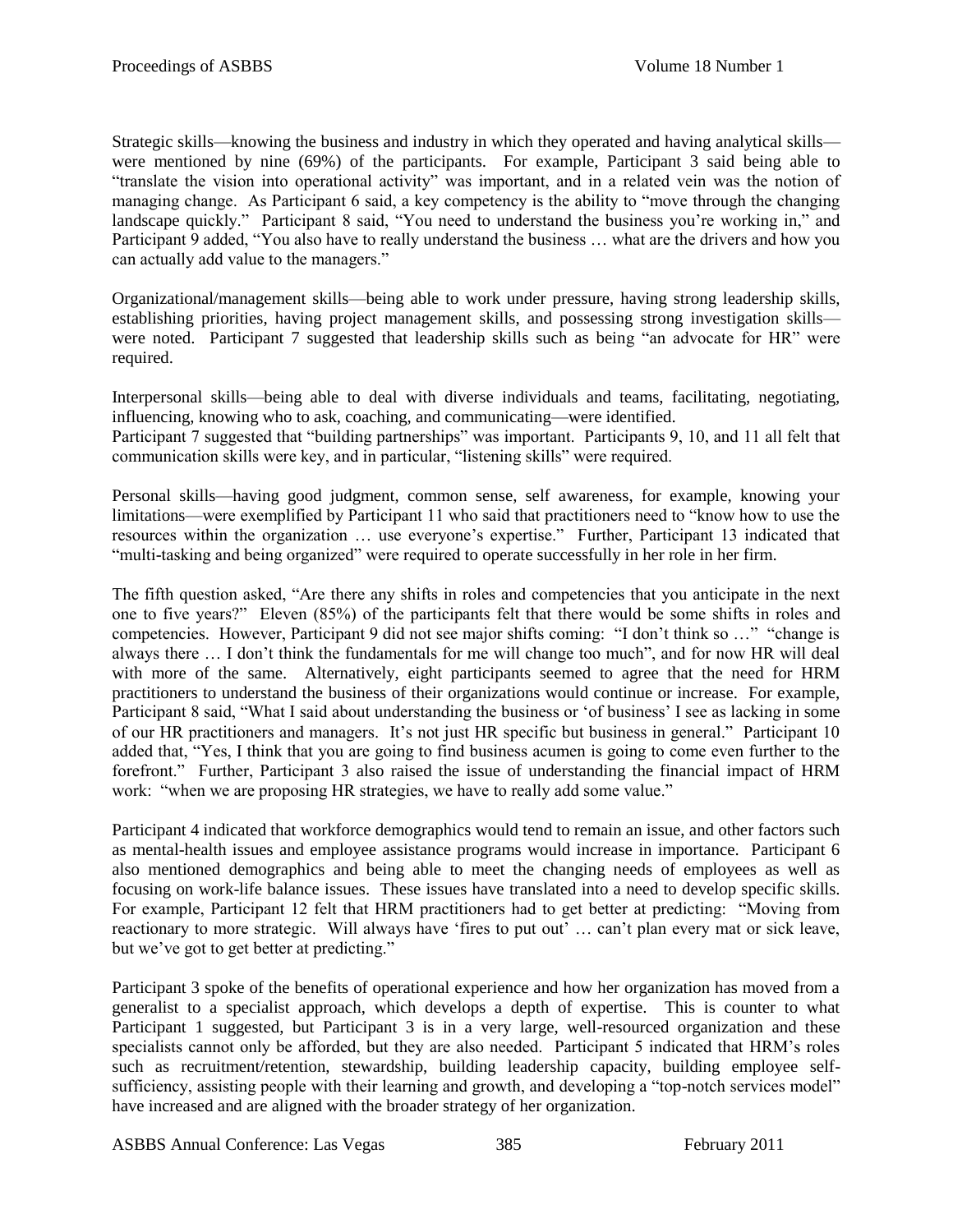In terms of competencies, Participant 11 said, "You'll still need to use the same competencies as today," and as Participant 13 said, "Staying up to date with labour standards and legal issues ... staying in touch with what people want ... pension, vacation time, time with family ..." will be important. However, Participant 11 stated that "communication will probably become more of a major role," and Participant 12 stated that "IT skills will be more important to be comfortable with various programs such as electronic databases." Others felt that "the ability to coach and mentor junior management or people in situations that they haven't found themselves in before, e.g., giving feedback ..." was important as was becoming "more readily aware of . . . some of the softer skills."

Participant 1 and Participant 6 felt that HRM practitioners, at least in their organizations and industries, must be better generalists, and they must have well-rounded HRM and business knowledge because their organizations are relying on them. This is in part a function of the size of their organizations and the economic and other resource constraints faced. Participant 2 believed there would be greater emphasis on succession planning, which is "something that we have not done a lot here." Other areas that were on the upswing included promoting organizational development, adult learning, conducting more professional assessments for leadership competencies, and focusing on organizational health and work/life balance issues.

One issue that emerged was that of the overall HRM role, which is to some extent dependent on organizational size and resource availability. Two participants in smaller, publicly funded organizations seemed to be "in the trenches" and seemed to be involved in the day-to-day HRM operations to a greater extent than some participants who were in larger, more fully resourced organizations. Consequently, those in smaller organizations felt that they had to develop strategically, but they also had to know about a broad range of technical issues because they had to deal with the day-to-day issues to a greater extent than did those in larger organizations.

However, those in the larger, better resourced organizations felt that their role was more one of team and strategic leadership and the technical issues were left to specialists. For example, Participant 4 said that she had oversight of the HRM area; however, she had professionals in place to handle the technical aspects. Her role is to provide leadership for the HRM strategic plan. Further, Participant 5 said, "Do I have all the strengths necessary to be successful? Probably not. But it's more about the outcomes by using the strengths that exist throughout teams of people …What I care more about is that collectively we have what it takes to achieve those outcomes ..." Thus participants in the larger organizations focused on being strategic, but also on developing their own leadership and team-building capabilities.

# **DISCUSSION**

The interviews reinforce the trends noted in the literature, and three major trends were noted by the participants. While changing demographics appear to be the driving force behind the trends in the changing role of the human resources practitioner, an increasing strategic role and technology changes were also important trends.

The most often mentioned trend affecting HRM practitioners, changing demographics, was mentioned by 62% of the participants. This trend is documented in the literature by numerous researchers (Bernthal and Wellins, 2006; Bohara, 2007; Busine and Watt, 2005; Clark, 2007; Frank and Taylor, 2004; Jamrog, 2004; Jensen, 2005). The implications of this trend are far-ranging. The participants mentioned mental health, wellness, benefits, succession planning, recruitment, retention, disability management, different needs and work values of various age groups as well as managers moving up in the ranks more quickly. The last implication results in what some refer to as talent management (Frank and Taylor, 2004). Changing demographics, according to some of the participants, lead to increased benefit costs and programs which as Clarke (2007) found indicates that different generational groups have different benefit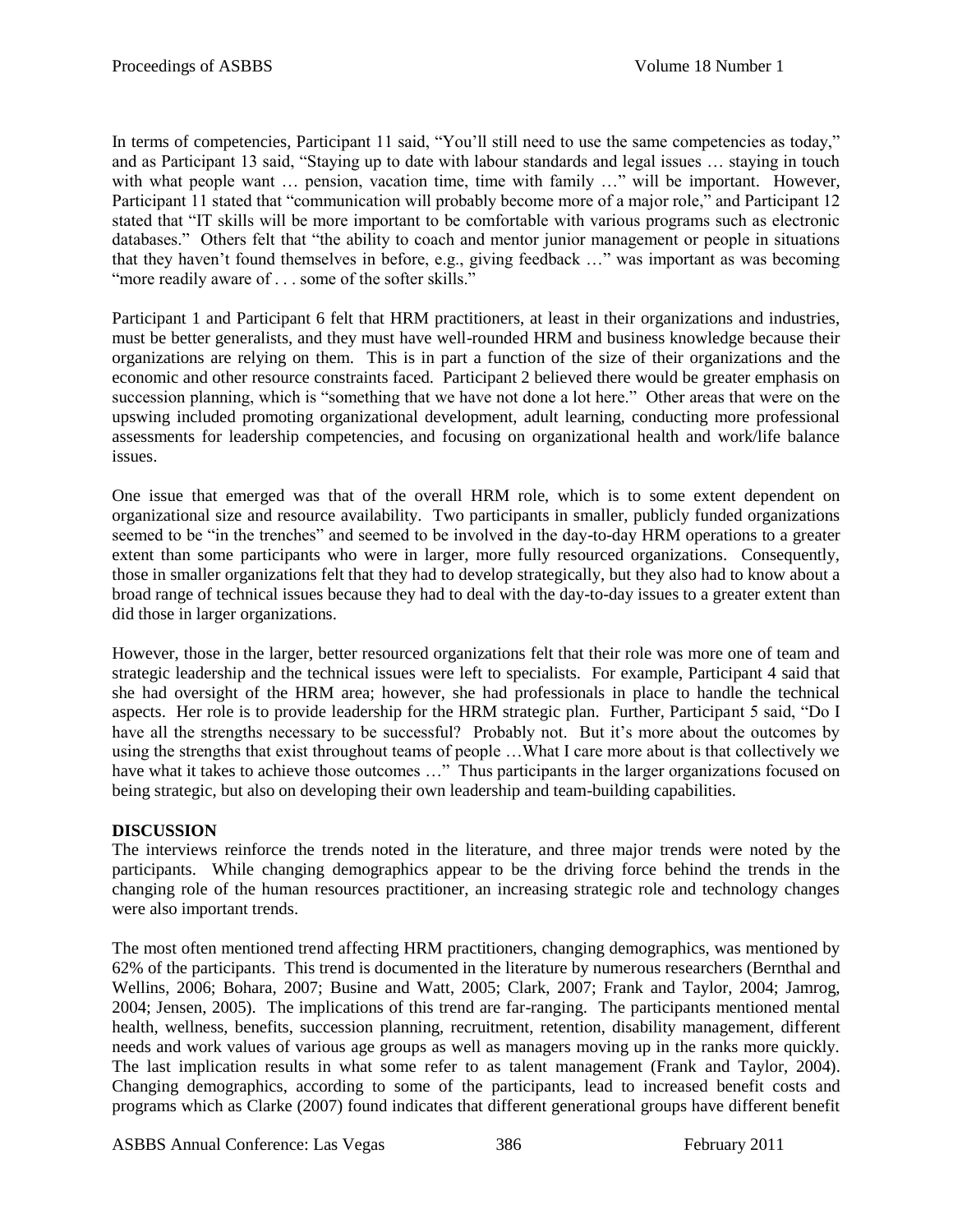preferences. Our study found that changing demographics is resulting in labour shortages that result in more emphasis on recruitment and retention which was noted in the literature (Bohara, 2007; Frank and Taylor, 2004; Jamrog, 2004; Jensen, 2005). The literature indicated a trend to more succession planning as a way to develop and retain good people (Busine and Watt, 2005), and this finding was expressed in a slightly different way by our participants who found that managers were promoted quicker and needed more coaching and mentoring. Participants noted that another impact of changing demographics was the changing expectations of employees. This will continue to affect HRM practitioners as Bohara (2007) found that they must be able to deal with many diverse groups. In other words, HRM managers must act as change managers (Jensen, 2005; Rynes, 2004; Ulrich et al., 2007).

The second trend noted by 54% of the participants was that of their increasing strategic role. Participants reported that HRM is moving to more of a strategic role, and this trend has also been reported by other researchers (Das, 2007; Liu, et al., 2007; Mendenhall, 2003; Saks and Haccoun, 2007). How is this trend evidenced in the day-to-day activities of a human resource manager? The HRM manager may be sitting on top-level management teams and be expected to contribute to the strategic decision-making of the organization. Some suggest that this means that the HRM manager has to be familiar with tools used to make strategic decisions, for example, ROI and the skills to influence others (May, Sherlock, and Mabry, 2003). HRM managers are also taking a strategic approach to HRM decision making and planning as well as participating in organization-wide teams.

The third trend that 38% of the participants discussed was changing technology. Technology has allowed HRM to free up resources to deal with the new roles that result from changing demographics. Clearly the participants found that HRM was changing from a transactional approach to a coaching/advising role as transaction activities such as hiring, performance appraisal and payroll activities were transferred to line managers. This is consistent with the findings of a number of researchers (Losey, Meisinger, and Ulrich, 2005; Perry and Kulik, 2008). The change in role of HRM from transactions to coaching/advising has been facilitated by technology. Whether technology has driven the change or HRM managers whose role is changing have driven technology to develop the necessary tools can be debated. However, without the technology improvements, the delegating of payroll and other "traditional" HRM functions would not have been possible. Participants noted that with the increased role of technology in HRM, there was more need for training and coaching as many HRM functions are being performed by line managers. The new role of coaching and advising requires different skills and competencies.

Clearly, the trends experienced by the HRM practitioners in this study mirrored those found in other studies. Demographic changes, a more strategic role for HRM practitioners and technology usage are viewed as significant trends for HRM. How are future trends going to affect the role of HRM professionals?

While demographics and technology were once again discussed as anticipated future trends, the emphasis changed somewhat with technology being mentioned by 54%, demographics by 46% and the economy mentioned by 23%. The change to a strategic role wasn't noted as a future trend perhaps because it has already affected the HRM practitioners. The economy was a factor for the future as the interviews took place at the beginning of an economic downturn. The constantly changing technology is a tool that HRM practitioners will have to rely on in many areas from payroll to recruiting to training activities. The downturn in the economy had HRM implications in areas such as recruiting, training budgets and redesigning of positions. The trends are interrelated. It may be that the technology changes will be able to assist HRM practitioners to deal with the problems that arise from the economic downturn. On the other hand, a downturn in the economy may result in people working longer and more generational issues arising.

In light of the trends identified, participants were asked what their key roles were as an HRM practitioner in 2008. Three types of roles emerged. One role was the traditional HR role and encompassed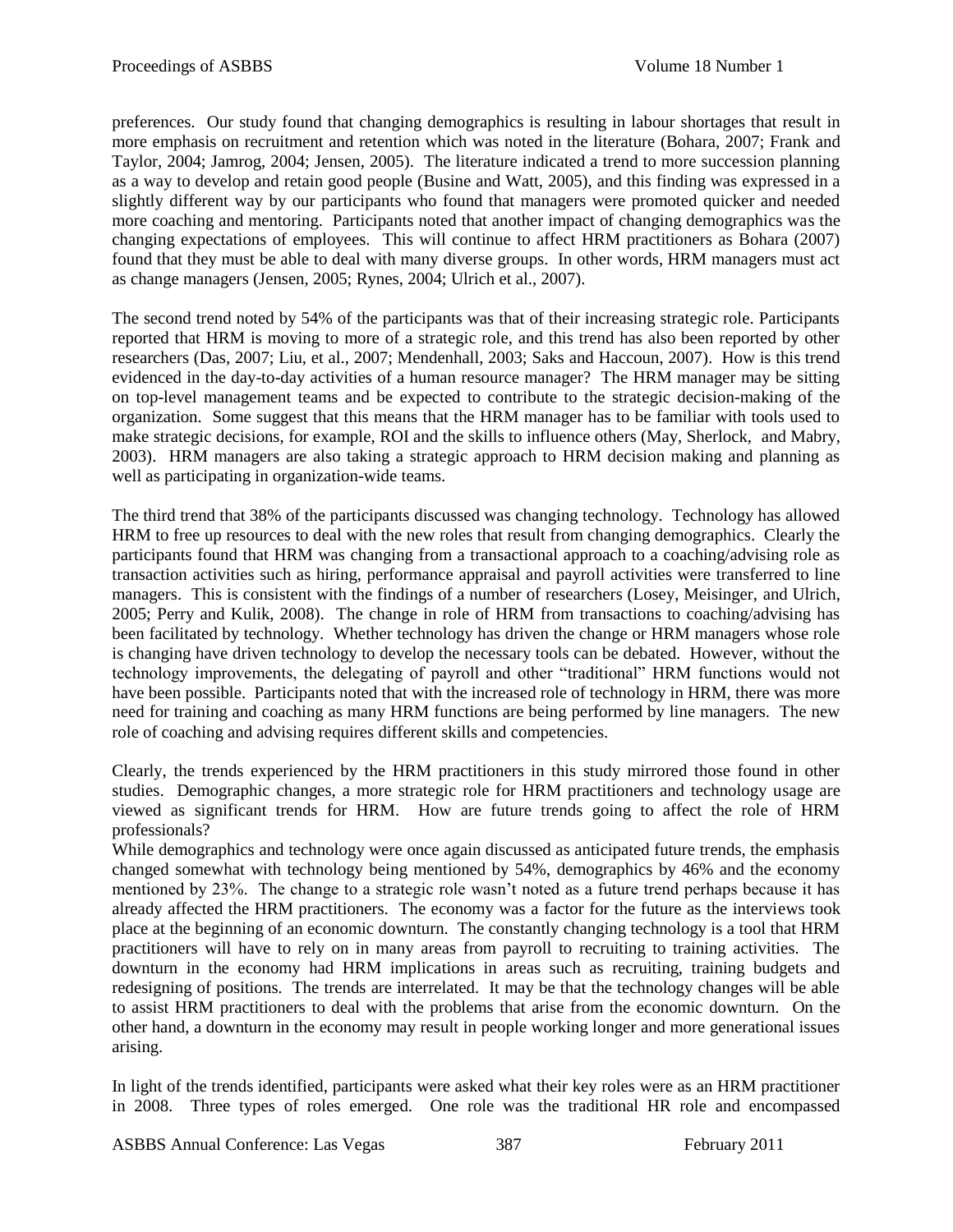performance management issues, discipline, recruiting, training and development and planning. The second and third roles flow from the trends affecting HRM. As technology allows many HR functions to be transferred to line managers, the role of HRM practitioners is now including that of an internal consultant who provides advice and guidance to managers. The third role mentioned by 12 of the 13 participants is the strategic role that flows from the current trend identified earlier of HRM becoming more strategic in its focus.

Given that the key roles are the traditional HRM roles which are increasing in complexity and the relatively new roles of internal consultant and member of the management team, what are the key competencies needed by HR practitioners? As indicated earlier, the competencies fall into five categories: technical, strategic, organizational management, interpersonal and personal. The skills that the HRM practitioners felt they needed are expanding and cover a broad range. They are also unique to each individual. It may well be that an HRM practitioner needs to take the time to identify his/her individual learning needs and prepare a plan to meet these needs.

Participants were also asked if they thought that their roles and required competencies would change in the next 1 to 5 years. The 85% of the participants who felt that changes would come in this timeframe identified their strategic role in management, demographics and the changing needs of employees as areas of future change. What competencies will they need to further develop? Answers varied from HR topics to communications to technology to coaching.

As this was a qualitative study based on a sample of 13 HRM practitioners, more research needs to be conducted on the changing roles and required competencies for HRM practitioners. There appears to be a much more strategic role for human resource directors or vice-presidents, and the practitioners in this study felt that this role would continue to grow in importance. The competency needs for this role centre on breadth of knowledge of how the business or organization works. Yet, more complexities are being added to human resources, which increases the need for specialists. In large organizations, specialists support the generalist at the head of the human resource area. These generalists at times are brought in from other functional areas and have MBAs or professional accounting designations as they have to bring value to the senior management team and need that broad perspective. Future research is needed in this area to answer questions such as: How do smaller organizations with a limited staff handle the two roles, that is, a generalist with broad business knowledge and a specialist who can handle labour relations, conflict management, coaching, benefit plans, disability issues, etc.? In larger organizations, what types of succession plans exist for human resource directors? If human resource practitioners are becoming more specialized, where will future heads of the human resource area come from as they need broad general skills?

Another area of future research could be how companies are dealing with a new version of diversity, that is, one based on different ages and, as a result, different values in the workplace as opposed to different genders, language, culture or religion. Yet another area of future research could look at the ways the human resources departments are measuring the value that they add to organizations which would include how the human resource area is contributing to strategic decision-making.

#### **REFERENCES**

- Adler, P. S. (2003). "Making the HR Outsourcing Decision." *MIT Sloan Management Review*, Volume 45, Number 1, 53-60.
- Bernthal, P. and R. Wellins (2006). "Trends in Leader Development and Succession." *Human Resource Planning*, Volume 29, Number 2, 31-40.
- Bohara, A. M. (2007). "Managing Talent in a Global Work Environment." *Employment Relations Today*, Volume 35, Number 3, 27-35. [www.interscience.wiley.com](http://www.interscience.wiley.com/) DOI 10.1002/ert.20162 retrieved July 18, 2008.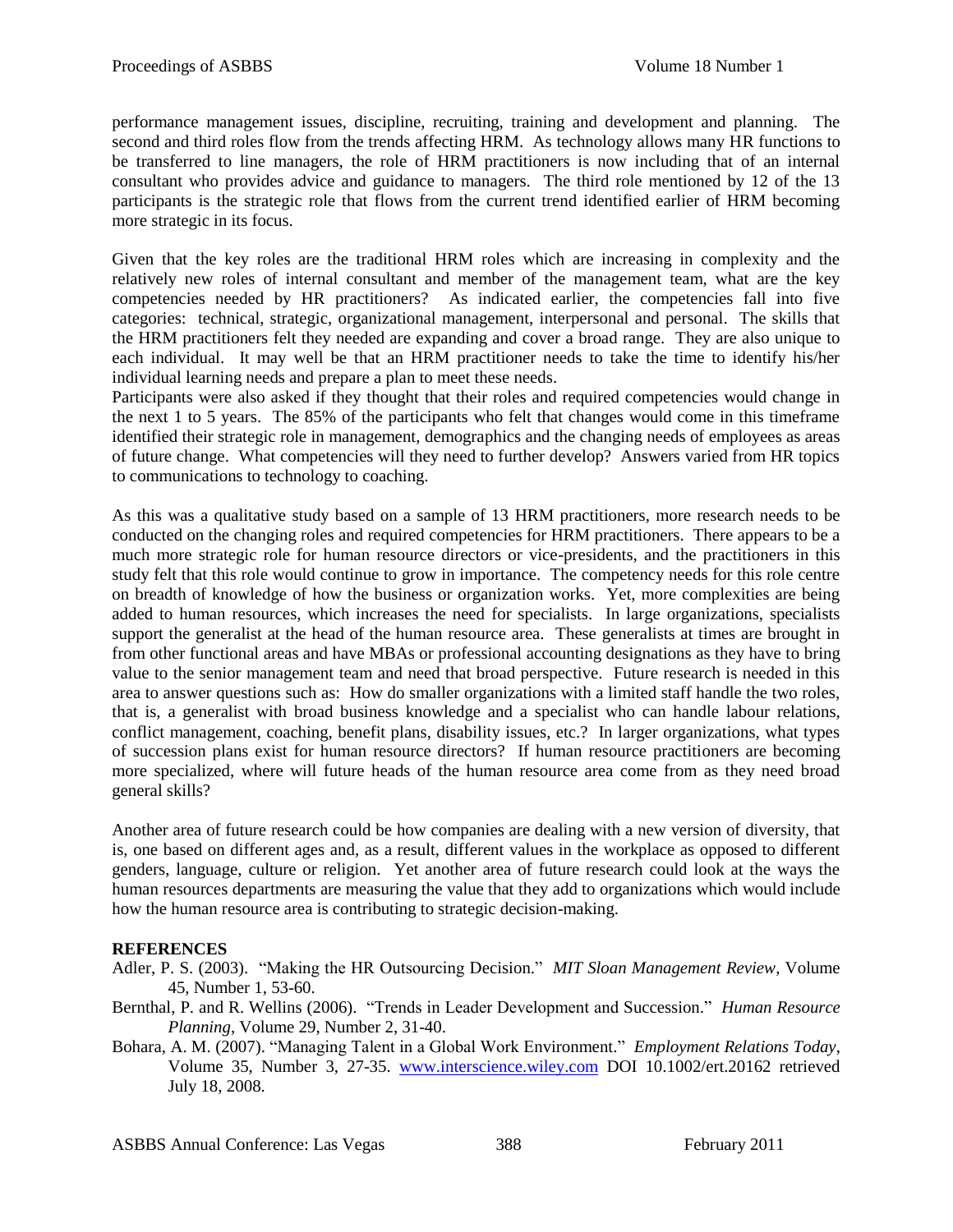- Brandenburg, D. C. and A. D. Ellinger (2003). "The Future: Just-in Time Learning Expectations and Potential Implications for Human Resources Development. *Advances in Developing Human Resources*, Volume 5, Number 3, 308-320.
- Busine, M. and B. Watt (2005). "Succession Management: Trends and Current Practice. Asia Pacific *Journal,* Volume 43, Number 2, 225-237.
- Canadian Council of Human Resource Associations. 2010. <http://www.cchra.ca/about-us>. Retrieved June 23, 2010.
- Clark, A. D. (2007). "The New Reality: Using Benefits to Attract and Retain Talent." *Employment Relations Today*, Volume 34, Number 3, 27-35. [www.interscience.wiley.com](http://www.interscience.wiley.com/) DOI 10.1002/ert.20162 retrieved July 18, 2008.
- Cooke, F. L., J. Shen, J. and A. McBride (2005). "Outsourcing HR as a Competitive Strategy? A Literature Review and an Assessment of Implications.‖ *Human Resource Management*, Volume 44, Number 4, 413-432.
- Cyboran, V. L. (2005). ―Fostering Workplace Learning Through Online Journaling.‖ *Performance Improvement,* Volume 44, Number 7, 34-39.
- Das, H. (2007). *Recruitment, selection and deployment of human resources.* Toronto, ON: Pearson Prentice Hall.
- Davidson, G. K. (2005). "Emerging Trends and Early Lessons in Public-Sector HR Outsourcing." *Employment Relations Today*, Volume 31, Number 4, 31-37. [www.interscience.wiley.com](http://www.interscience.wiley.com/) DOI 10.1002/ert.20039 retrieved July 18, 2008.
- Frank, F. D. and C. R. Taylor (2004). "Talent Management: Trends That Will Shape the Future." *Human Resource Planning*, Volume 27, Number 1, 33-41.
- Gronstedt, A. (2007). "The Changing Face of Workplace Learning."  $T+D$ , Volume 61, Number 1, 20-24.
- Hammonds, K. H. (2005). "Why We Hate HR." *Fast Company*, Issue 97 August, 40-47.
- Hulkari, K. and S. Mahlamäki-Kultan (2008). "Reflection Through Web Discussions: Assessing Nursing Students' Work-Based Learning." *Journal of Workplace Learning*, Volume 20, Number 3, 157-164.
- Jamrog, J. (2004). "The Perfect Storm: The Future of Retention and Engagement." *Human Resource Planning*, Volume 27, Number 3, 26-33.
- Jensen, E. (2005). "HR's Role in Helping Companies Achieve High Performance." *Employment Relations Today*, Volume 32, Number 2, 39-52. [www.interscience.wiley.com](http://www.interscience.wiley.com/) DOI 10.1002/ert.20062 retrieved July 18, 2008.
- Karrer, T. (2007). "Learning and Networking with a Blog."  $T+D$ , Volume 61, Number 9, 20-22.
- Kleinsorge, R. (2010). "Expanding the Role of Succession Planning."  $T+D$ , Volume 64, Number 4, 66-69.
- Laff, M. (2007). "The World According to WIKI. *T*+*D*, Volume 61, Number 5, 28-31.
- Lipiec, J. (2001). "Human Resources Management Perspective at the Turn of the Century." *Public Personnel Management*, Volume 30, Number 2, 137-146.
- Liu, Y., J. G. Combs, D. J. Ketchen Jr. and R. D. Ireland (2007). "The Value of Human Resource Management for Organizational Performance." *Business Horizons*, Volume 50, Number 6, 503-511.
- Losey, M., S. R. Meisinger and D. Ulrich (2005). "Conclusion: Reality, Impact, and Professionalism." *Human Resource Management*, Volume 44, Number 2, 201-206.
- May, G. L., J. J. Sherlock and C. K. Mabry (2003). "The Future: The Drive for Shareholder Value and Implications for HRD." *Advances in Developing Human Resources* Volume 5, Number 3, 321-331.
- Mendenhall, M. E., J. S. Black, R. J. Jensen and H. B. Gregersen (2003). "Seeing the Elephant: Human Resource Management Challenges in the Age of Globalization.‖ *Organizational Dynamics* Volume 32, Number 3, 261-274.
- Milkovich, G. T., J. Newman and N. Cole (2010) *Compensation* (3<sup>rd</sup>. Canadian ed.). Toronto: McGraw-Hill Ryerson.